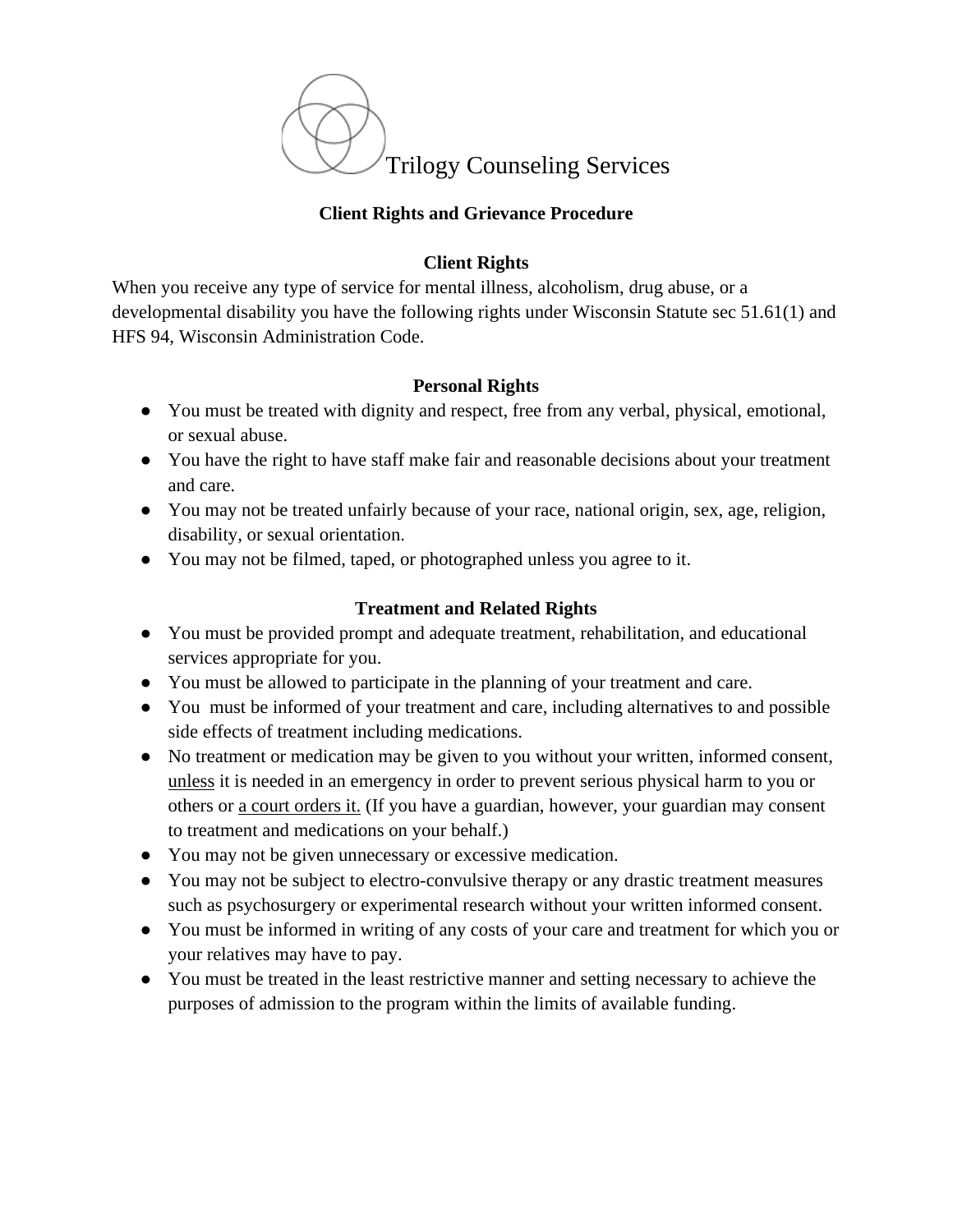

#### **Record Privacy and Access**

Under Wisconsin Statute sec. 51.30 and HFS 92 Wisconsin Administrative Code

- Your treatment information must be kept private (confidential) unless the law permits disclosure.
- Your records may not be released without your consent unless the law specifically allows for it.
- You may ask to see your records. You must be shown any records about your physical health or medications. Staff may limit how much you may see of the rest of your treatment records while you are receiving services. You must be informed of the reasons for any such limits. You may challenge those reasons through the grievance process.
- After discharge, you may see your entire treatment records if you ask to do so.
- If you believe something in your records is wrong, you may challenge its accuracy. If staff will not change the part of your records you have challenged, you may file a grievance and/or put your own version in your record.
- A copy of sec. 51.30 Wis. Stats., or HRS 92, Wisconsin Administrative Code is available upon request.

## **Patient Responsibilities**

- Every patient is responsible for following all hospital rules and regulations affecting patient care and conduct while in the Outpatient program.
- Every patient is responsible for providing a complete and accurate medical history and cooperating with the treatment plan and procedures prescribed for his/her care.
- Every patient is responsible for abstaining from unauthorized drugs or intoxicating beverages during the period of outpatient treatment.
- Every patient is responsible for making it known whether he/she clearly comprehends a contemplated course of action and the things he/she is expected to do.
- Every patient is responsible for being considerate of the rights of other patients and clinic personnel and property.
- Every patient is responsible for providing the clinic with accurate and timely information concerning his/her sources of payment and ability to meet financial obligations.
- Every patient is expected to be responsible and call in twenty-four (24) hours before they cancel appointments with their therapist. Failure to do so may result in a charge for the session missed.
- If a patient decides to terminate treatment it is expected and hoped that the patient will meet with their therapist and discuss aftercare plans so that the termination exit will go smoothly.